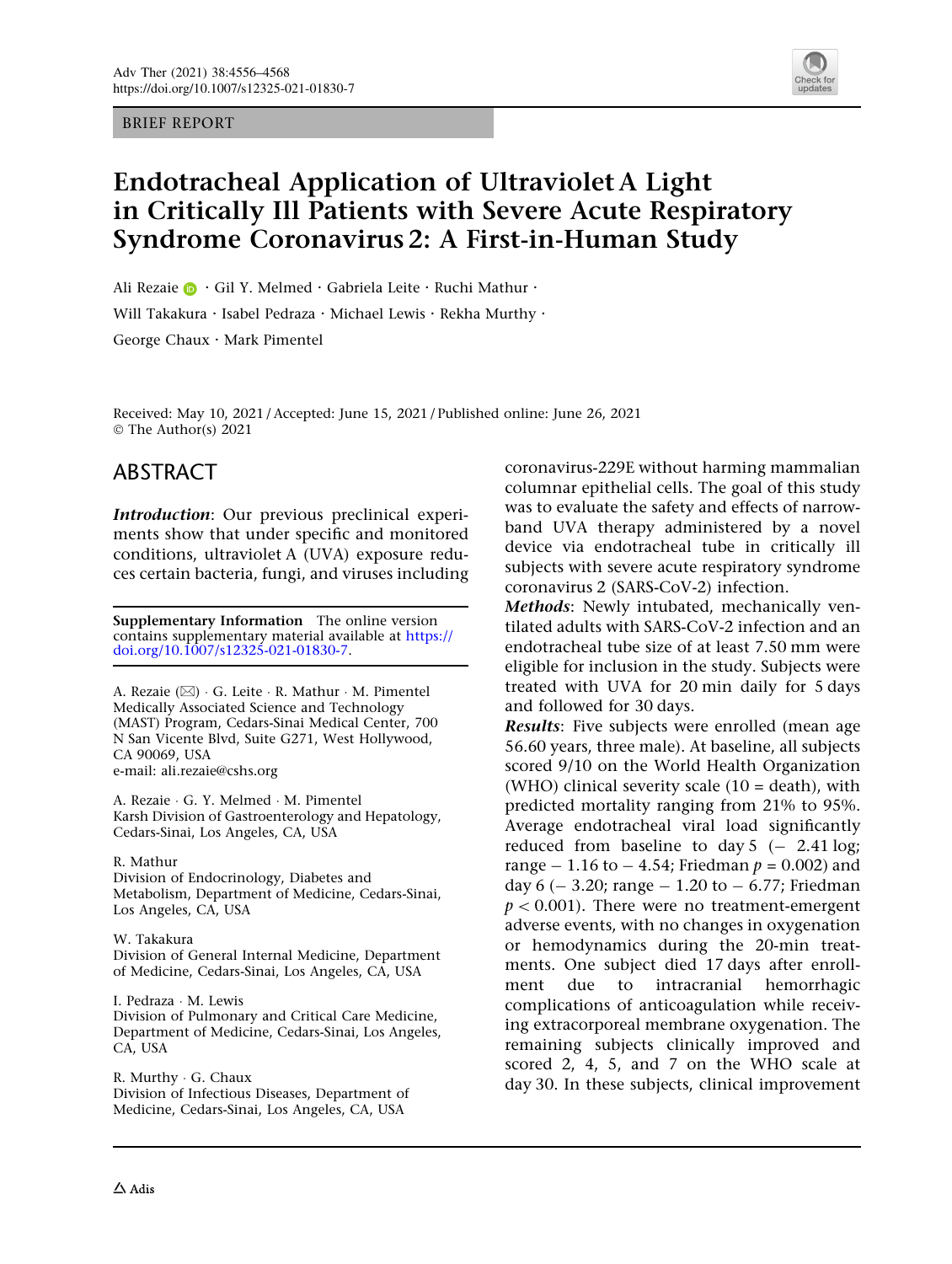correlated with reduction of viral load (Spearman's rho = 1,  $p < 0.001$ ).

Conclusions: In this first-in-human study, endotracheal narrow-band UVA therapy, under specific and monitored settings, appears to be safe and associated with a reduction in respiratory SARS-CoV-2 viral burden over the treatment period. UVA therapy may provide a novel approach in the fight against COVID-19. Clinical Trial Number: NCT04572399.

Keywords: SARS-CoV-2; Ultraviolet A light; Endotracheal administration; Viral load

### Key Summary Points

### Why carry out this study?

Preclinical data suggest that under specific and monitored settings, UVA light therapy can be an effective and safe antibacterial and antiviral treatment.

Despite advances in treatment of coronavirus disease 2019 (COVID-19), mortality and morbidity remain high among critically ill patients.

We hypothesized that endotracheal UVA therapy in ventilated patients might be feasible, safe, and capable of reducing respiratory viral load.

### What was learned from the study?

In this first-in-human study,

endotracheal UVA therapy, under specific and monitored settings, appears safe and associated with a significant reduction in respiratory SARS-CoV-2 viral burden over the treatment period.

UVA therapy may provide a novel approach in the fight against COVID-19.

### INTRODUCTION

Since the first report of severe acute respiratory syndrome coronavirus 2 (SARS-CoV-2) infection in December 2019, the global quest to find a highly effective modality to treat severe coronavirus disease 2019 (COVID-19) has been disappointing.

Despite advances in the care of patients wtih COVID-19, during the second surge in the USA approximately 20.10% of hospitalized patients required admission to an intensive care unit (ICU) [[1](#page-11-0)], with 11.00% requiring mechanical ventilation and 3.50% mortality. This high burden of disease continues, despite current protocolized care for ventilated patients with COVID-19 including supportive care, steroids, remdesivir, and prompt treatment of known complications such as secondary infections and venous thromboembolism [\[2](#page-11-0)].

The ciliated airway epithelium serves as the main point of entry through binding of the SARS-CoV-2 spike (S) protein to the angiotensin-converting enzyme 2 (ACE) receptor, with infection of the upper respiratory tract then progressing to the lower respiratory tract [\[3\]](#page-11-0). Direct cytotoxic effects of SARS-CoV-2 along with dysregulated inflammatory responses and secondary respiratory infections inflict substantial morbidity and mortality in severe and critical cases of COVID-19 [[4–6](#page-11-0)]. While the pathogenesis of COVID-19 has proven to be complex, one mechanism to explain SARS-CoV-2 virulence may be through impairment of mitochondrial antiviral signaling (MAVS) protein, which is responsible for host innate antiviral responses [\[7\]](#page-11-0). The MAVS protein transduces signals from cytoplasmic retinoic acid-inducible gene I (RIG-I)-like receptors (RLRs), which recognize viral RNA such as SARS-CoV-2. Activation of the MAVS protein induces an immune response to clear the virus from the host [[8\]](#page-11-0). SARS-CoV-2 antagonizes the MAVS pathway, facilitating viral replication in infected cells [[9\]](#page-11-0).

Externally applied ultraviolet light therapy is an approved treatment for several atopic, inflammatory, and dysplastic dermatologic disorders [\[10\]](#page-11-0). In preclinical experiments,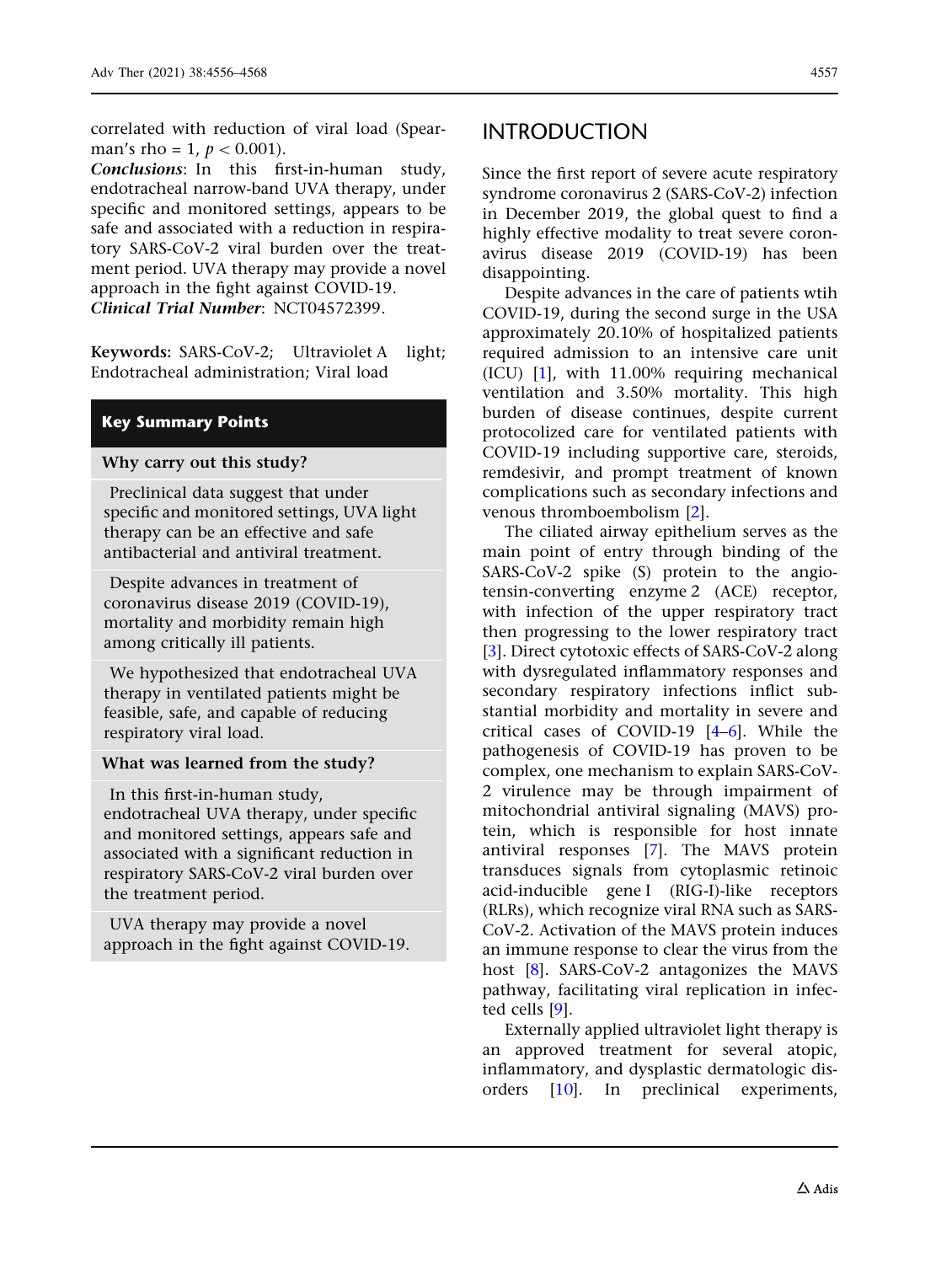ultraviolet A (UVA) exposure under monitored conditions (i.e., specific intensity, peak wavelength, exposure time, and distance to target tissue) reduces bacteria, fungi, and RNA viruses including coronavirus-229E, but does not harm human columnar epithelial cells in vitro or murine columnar epithelial cells in vivo [[11](#page-11-0)]. Moreover, narrow-band UVA (NB-UVA) exposure of coronavirus-229E-transfected human primary tracheal cells leads to activation of the MAVS protein, reduction in spike protein, and resumption of cell proliferation similar to uninfected cells, suggesting that NB-UVA may induce a beneficial antiviral state in infected human cells [\[11\]](#page-11-0). Interestingly, the beneficial effects of NB-UVA light in MAVS protein activation are not limited to cells directly exposed to UVA, but are also transmitted to cells that were not exposed to UVA  $[12]$  $[12]$  $[12]$ . This phenomenon could potentially increase the reach and magnitude of the antiviral effects of UVA light beyond the site of direct exposure.

Apart from a dysregulated inflammatory response, heightened viral replication has a critical role in the pathogenesis of severe and critical COVID-19 [[13](#page-11-0), [14\]](#page-11-0). Given the direct antiviral and immunomodulatory effects of UVA, we investigated the safety and treatment effects of a novel UVA-emitting device inserted into the endotracheal tube of critically ill subjects with SARS-CoV-2 infection.

# METHODS

# Trial Design

In this first-in-human open-label single-center trial, we aimed to recruit and treat five subjects. The trial protocol (ClinicalTrials.gov number NCT04572399) was approved by the institutional review board of Cedars-Sinai, Los Angeles, California, USA, and was overseen by an independent data and safety monitoring board (DSMB). Subjects' legally authorized representatives provided written informed consent. The study was conducted according to the guidelines of the Declaration of Helsinki. Inclusion criteria included age over 18 years, positive polymerase chain reaction (PCR) test result for

### UVA Device

The UVA therapy device (Aytu Biosciences, Englewood, CO) consisted of a 5.40-mm-diameter sterile sealed multi-light emitting diode (LED) narrow-band UVA light catheter within a protective sheath and endotracheal adaptor, umbilical, and control unit (Fig. [1\)](#page-3-0). The UVA catheter adaptor was connected to the ETT using a double-swivel multi-access port (Halyard Health, GA) to maintain a closed-loop system and prevent ambient exposure to exhaled air upon introduction of the catheter into the ETT.

### Procedure

Within 24 h of enrollment, subjects underwent 20 min of endotracheal UVA therapy, which was repeated once daily for a total of five consecutive days. All subjects received 100% fraction of inspired oxygen (FiO<sub>2</sub>) for 30 min prior to the procedure (see Supplemental Materials and Methods for detailed protocol). The UVA catheter was inserted to the distal end of the ETT, with concomitant ventilator adjustments to flow rate and tidal volume to maintain optimal oxygenation. A plastic clamp fixed the catheter base to the access port to ensure stability and consistent depth of catheter insertion throughout the 20-min treatment session. The procedural instructional video can be accessed at [https://zenodo.org/record/4697987#.](https://zenodo.org/record/4697987#.YHpAOJ-SmhM) [YHpAOJ-SmhM.](https://zenodo.org/record/4697987#.YHpAOJ-SmhM) UVA dosing was chosen on the basis of the optimal response of coronavirus 229E-infected human primary tracheal cells to UVA exposure observed in in vitro experiments [\[11\]](#page-11-0). Controlled narrow-band UVA emission (peak wavelength 340–345 nm) of maximum  $2 \text{ mW/cm}^2$  was delivered at the level of tracheal mucosa. Predetermined criteria for treatment cessation and withdrawal of the UVA catheter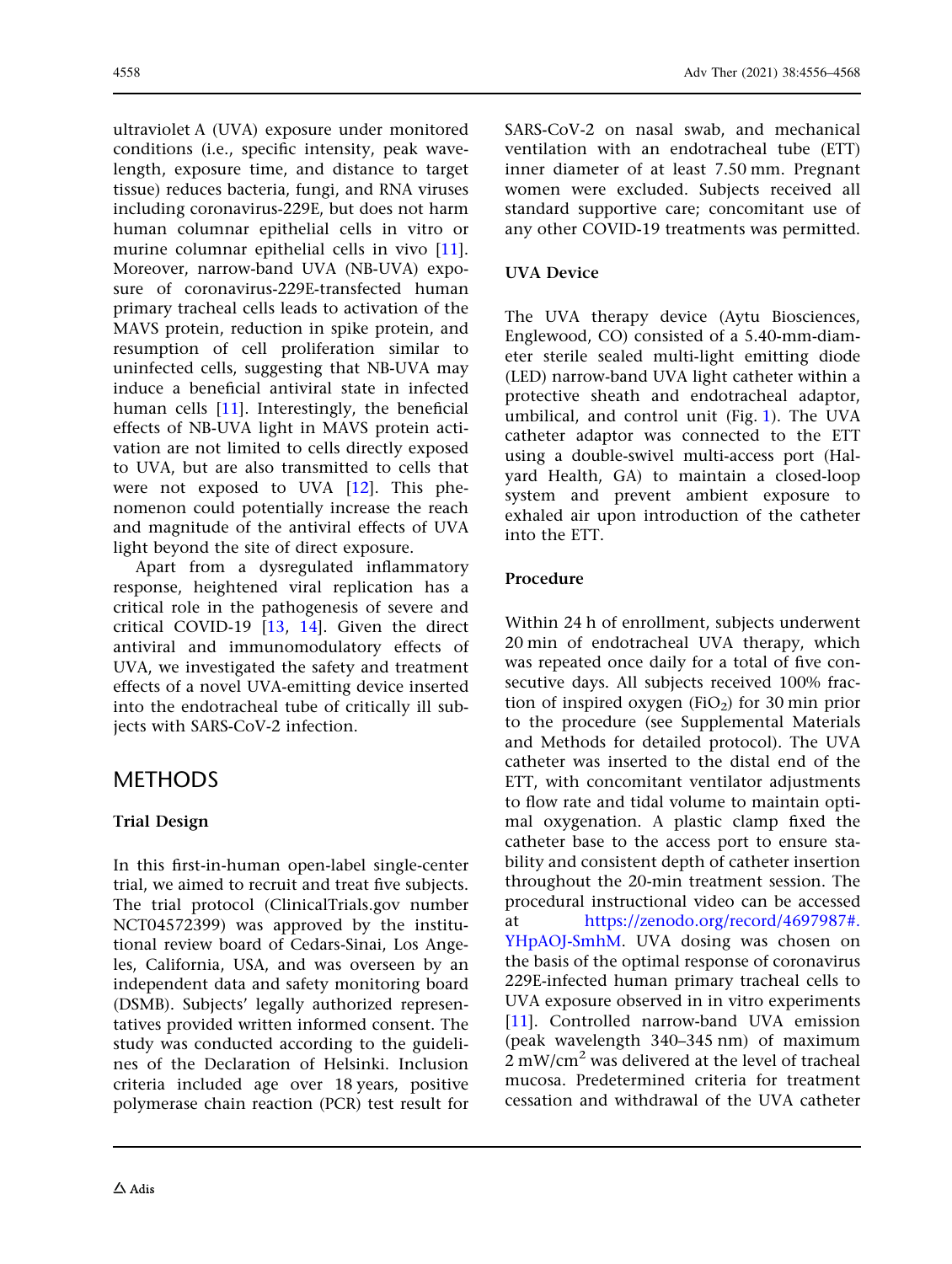<span id="page-3-0"></span>

Fig. 1 Device components. Left panel shows the controller, umbilical (flexible power and air connector between the catheter and the controller), and the air compressor. Right panel shows the catheter enclosed in a plastic sleeve with a port that connects to a double-swivel multi-access

included  $O_2$  saturation drop below 88% or hemodynamic instability.

Endotracheal aspirates were taken prior to each UVA treatment and 24 h after the last UVA treatment for assessment of SARS-CoV-2 and absolute bacterial loads. Steps in preparation of the sampling traps and tracheal sampling, as well as sample processing and analysis for viral and absolute bacterial loads, are provided in the Supplemental Materials and Methods. Absolute quantification of bacterial load represented culturable and non-culturable, viable and nonviable, pathogenic, and non-pathogenic bacteria.

Baseline, hospital, and ICU admission-related information including relevant clinical, laboratory, and radiologic data were recorded

port. Chilled air flows inside the catheter during treatment and a heat-detecting thermistor will automatically shut off the controller if catheter temperature rises. The catheter can be safely withdrawn from the endotracheal tube back into the plastic sleeve until reuse in 24 h

for all patients until 30 days after enrollment. The World Health Organization (WHO) COVID-19 10-point ordinal severity scale [\[15\]](#page-11-0) was calculated at enrollment, and on days 15 and 30 following enrollment. Sequential organ failure assessment (SOFA)  $[16]$  and Simplified Acute Physiology Score III (SAPSIII) [\[17,](#page-11-0) [18\]](#page-11-0) scores were calculated from the worst values within 24 h of ICU admission.

### Outcomes and Statistical Analysis

The primary endpoint was the change in endotracheal aspirate SARS-CoV-2 viral load from day 0 to the last day of treatment. Secondary outcomes included treatment-emergent adverse events (TEAEs), changes in endotracheal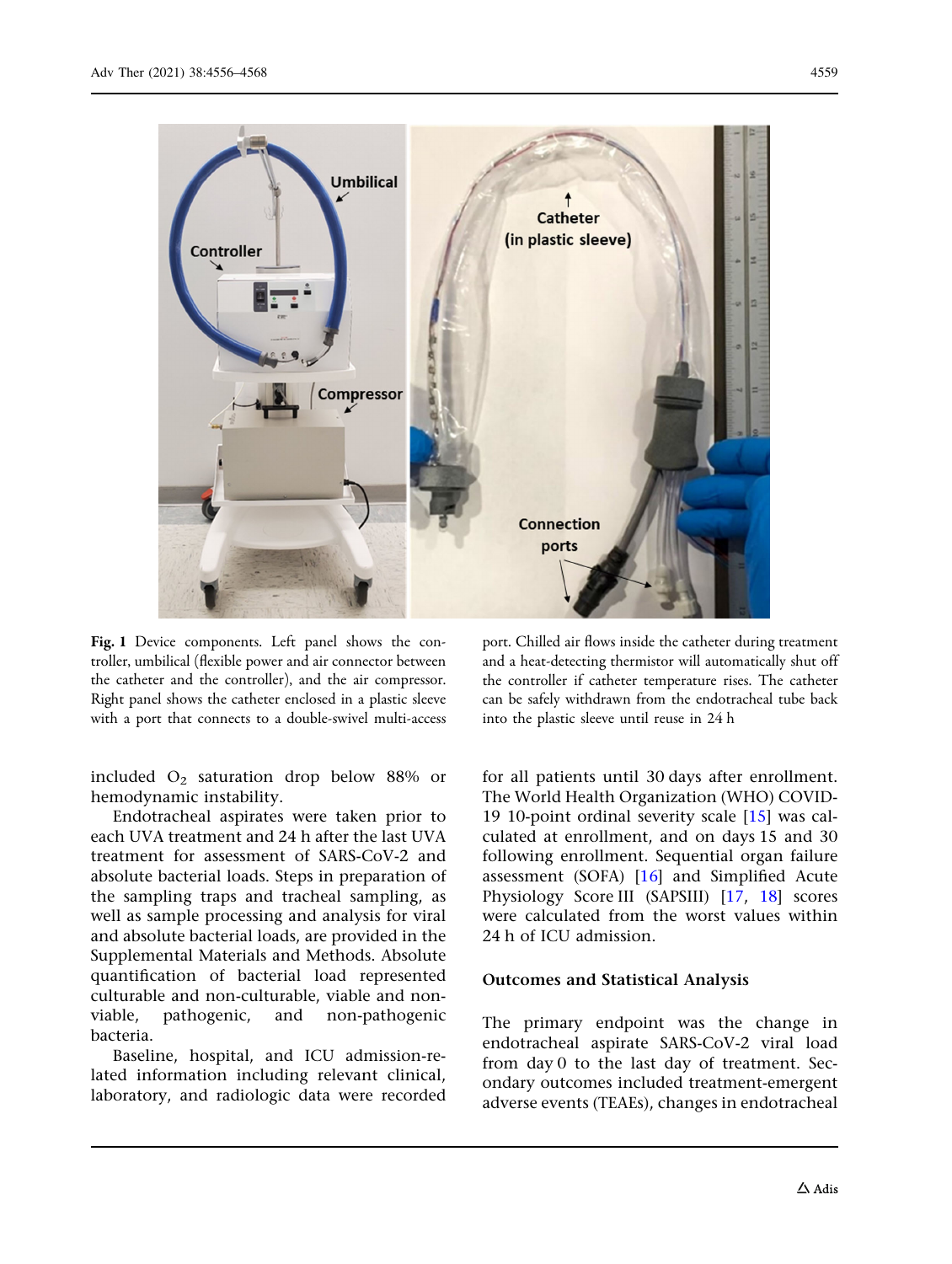|                                       | Subject                          |                                   |                                      |                                               |                                  |  |  |  |
|---------------------------------------|----------------------------------|-----------------------------------|--------------------------------------|-----------------------------------------------|----------------------------------|--|--|--|
|                                       | 1                                | $\mathbf{2}$                      | $\overline{\mathbf{3}}$              | $\overline{\mathbf{4}}$                       | 5                                |  |  |  |
| Age                                   | 65.00                            | 38.00                             | 64.00                                | 62.00                                         | 54.00                            |  |  |  |
| Sex                                   | M                                | M                                 | M                                    | ${\bf F}$                                     | ${\bf F}$                        |  |  |  |
| Race/ethnicity                        | White/<br>Hispanic               | White/<br>Hispanic                | White/Persian                        | African American                              | White/<br>Hispanic               |  |  |  |
| BMI                                   | 26.00                            | 36.30                             | 25.50                                | 35.40                                         | 34.00                            |  |  |  |
| <b>PMH</b>                            | Type 2 DM                        | Prediabetes                       | Type 2 DM,<br><b>HTN</b>             | Mechanical mitral valve,<br>HTN, dyslipidemia | Type 2 DM                        |  |  |  |
| Symptom onset to<br>intubation (days) | 14                               | 18                                | 11                                   | 5                                             | 10                               |  |  |  |
| $ETT$ size $(mm)$                     | 7.50                             | 8.00                              | 8.00                                 | 7.50                                          | 7.50                             |  |  |  |
| PaO <sub>2</sub> /FiO <sub>2</sub>    | 70.00                            | 51.00                             | 50.00                                | 50.00                                         | 82.00                            |  |  |  |
| Pulmonary<br>involvement              | Bibasilar<br>patchy<br>opacities | Bilateral<br>diffuse<br>opacities | Bilateral<br>peripheral<br>opacities | Patchy bibasilar opacities                    | Bilateral<br>patchy<br>opacities |  |  |  |
| Vasopressor use                       | $+$                              | $^{+}$                            | $+$                                  | $^{+}$                                        | $^{+}$                           |  |  |  |
| <b>ECMO</b>                           |                                  | $^{+}$                            |                                      |                                               |                                  |  |  |  |
| SOFA score/<br>predicted mortality    | 8/33.30%                         | $8/33.30\%$ <sup>a</sup>          | 14/95.20%                            | 8/33.30%                                      | 7/21.50%                         |  |  |  |
| SAPSIII score/<br>predicted mortality | 62/34.00%                        | $62/34.00\%$ <sup>a</sup>         | 85/67.00%                            | 68/43.00%                                     | 57/26.00%                        |  |  |  |

<span id="page-4-0"></span>Table 1 Baseline characteristics on the day of intubation

BMI body mass index, ECMO extracorporeal membrane oxygenation, DM diabetes mellitus, ETT endotracheal tube, HTN hypertension, PMH past medical history, SAPSIII Simplified Acute Physiology Score III, SOFA sequential organ failure assessment

<sup>a</sup> Note that SOFA and SAPSIII scores do not account for the need for ECMO

absolute bacterial load, clinical outcomes and laboratory parameters including inflammatory markers, and changes in the WHO COVID-19 10-point ordinal scale of improvement from baseline to day 15 and 30.

GraphPad Prism 9.1.0 (GraphPad Software, San Diego, CA, US) and SAS 9.4 were used for statistical analysis. Freidman test was used to detect differences across daily viral and bacterial loads. One sample *t* test was used to analyze changes in inflammatory markers and microbial loads from day 0 to day 1 [\[19\]](#page-12-0). Spearman rankorder test was used to assess correlations between the reduction of viral load  $(log_{10})$  and the improvement of WHO scale. The reduction of viral load (log) from baseline to the final endotracheal sample was defined as the slope of the linear regression between  $log_{10}$  viral load and time point of viral load measurements. Similarly, the estimated improvement of WHO scale from baseline through day 30 was the slope of the linear regression between WHO scale and the time of WHO scale measurements. A significance level of  $\alpha$  = 0.05 was used.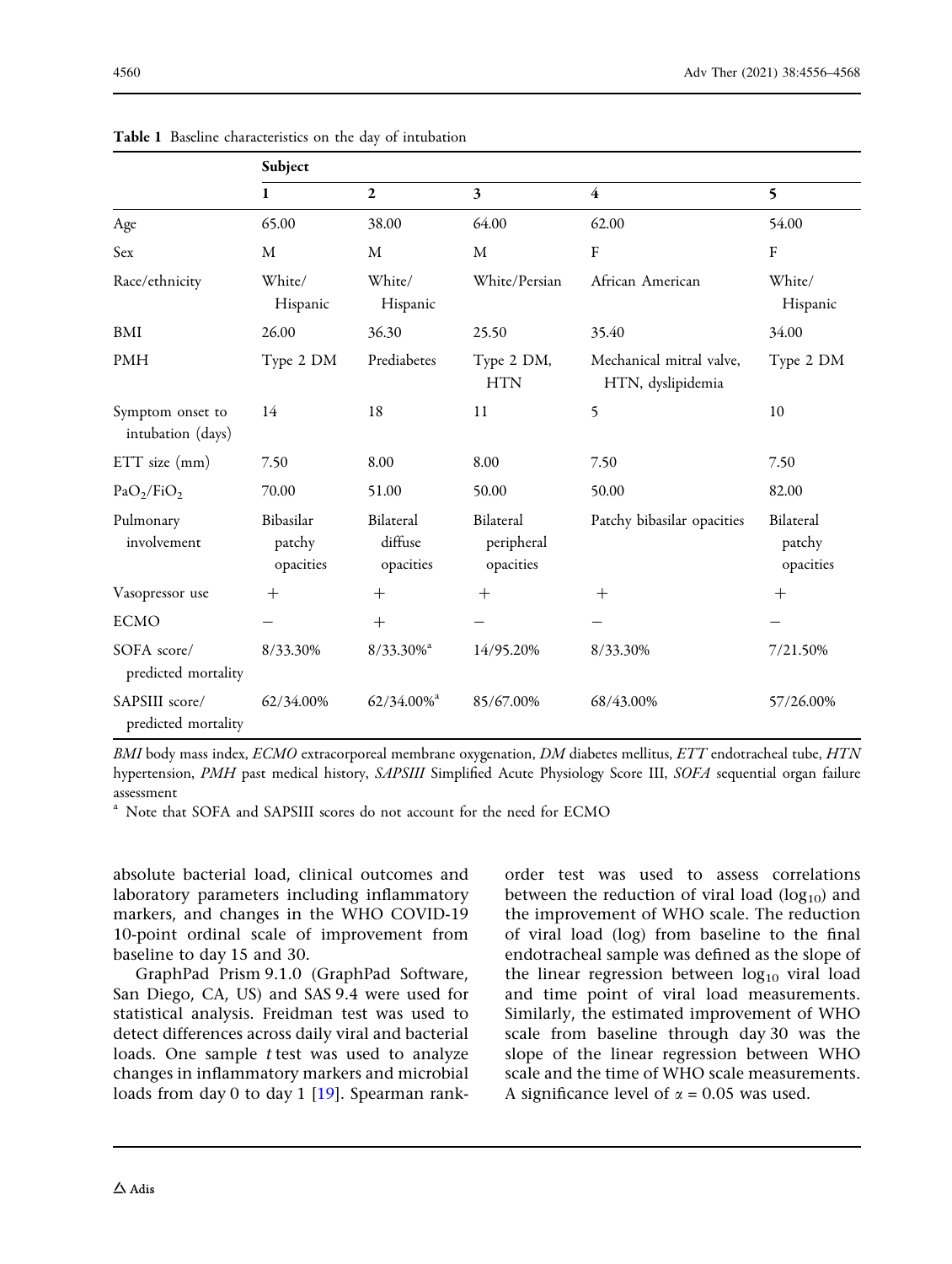<span id="page-5-0"></span>

Fig. 2 Summary of the timeline and key events for enrolled subjects. Concomitant COVID-19-related medications included: dexamethasone 6 mg daily (all patients), remdesivir 200 mg single dose followed by 100 mg once

# RESULTS

Between October 30, 2020 and November 28, 2020, five subjects were enrolled (mean age 56.60 years, three male). Baseline characteristics of the enrolled subjects are summarized in Table [1](#page-4-0), and a summary of the timeline and key events is presented in Fig. 2. At the time of intubation, all five patients were critically ill, with WHO COVID-19 ordinal scale scores of 9 in all subjects, and with SOFA scores predicting a 21–95% mortality rate. All patients received daily 20-min treatments starting within the first 36 h following intubation, for 5 days. Baseline and day 6 ET aspirates were taken in all patients except for study subject 1 who was extubated on day 6. Hence, a total of 29 ET aspirates were analyzed.

### Primary Outcome

Subjects had elevated viral loads at baseline (range  $3.40 \times 10^4$ –1.64  $\times$   $10^7$  copies/ml) except

daily for 10 days (all patients), tocilizumab 400 mg once (patient 2), venous thromboembolism prophylaxis (all patients)

for study subject 2 who had an undetectable viral load at all time points, demonstrating that virus had cleared since the last nasal swab (Fig. [3](#page-6-0)). There was no significant correlation between symptom onset date and either baseline (Spearman rho =  $-$  0.70,  $p = 0.23$ ) or day 6 viral loads (Spearman rho =  $-$  0.21,  $p = 0.83$ ).

There was a significant reduction of SARS-CoV-2 levels in endotracheal aspirates during UVA treatment in all four subjects who had detectable SARS-CoV-2 loads at baseline. The average  $log_{10}$  changes in endotracheal viral load from baseline to day 5 and day 6 were  $-2.41$ (range  $- 1.16$  to  $- 4.54$ ; Friedman  $p = 0.002$ ) and  $-3.2$  (range  $-1.20$  to  $-6.77$ ; Friedman  $p < 0.001$ ), respectively (Fig. [3](#page-6-0), Fig. [4](#page-7-0)).

### Secondary and Clinical Outcomes

Among the secondary outcome measures, quantification of absolute endotracheal bacterial load at baseline ranged from  $1.00 \times 10^3$  to  $1.70 \times 10^6$  CFU/ml and remained statistically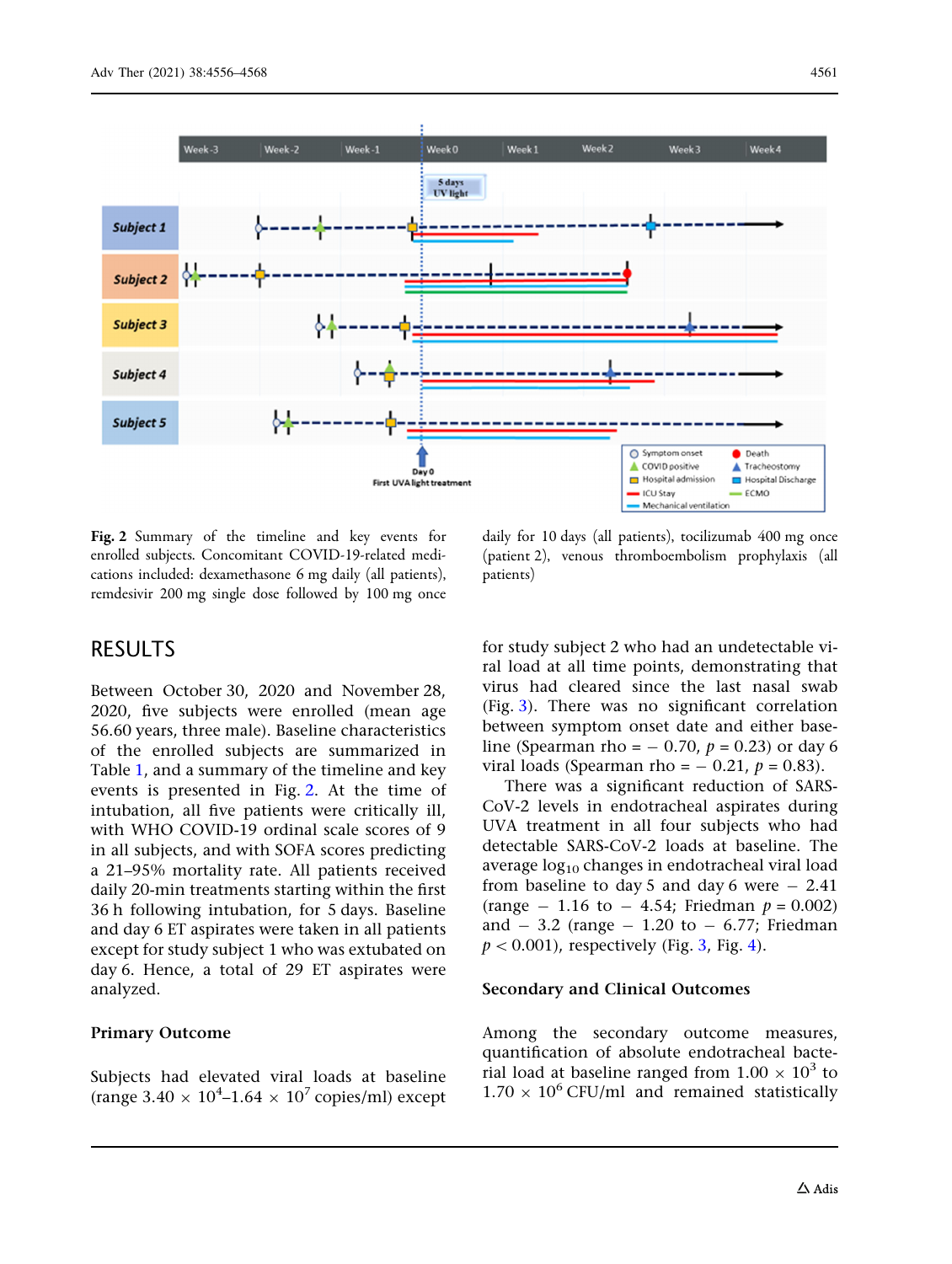<span id="page-6-0"></span>![](_page_6_Figure_1.jpeg)

Fig. 3 Individual daily quantification of endotracheal SARS-CoV-2 loads. Subject 2 did not have detectable viral loads at any point in the study

unchanged during the UVA treatment sessions (Fig. S1).

The clinical course for each subject is shown in Fig. [2](#page-5-0). WHO clinical severity scores improved by an average of 1.60 and 3.60 points on day 15 and day 30, respectively. Excluding subject 2 who had undetectable baseline viral load, WHO severity scores improved by an average of 4.75 points on day 30 (Table S1). All subjects survived except study subject 2, who was placed on comfort care following intracranial hemorrhage due to ECMO-associated anticoagulation and died on ICU day 17. Interestingly, there was an association between WHO clinical severity score outcomes and viral reductions during UVA treatment. Improvement in WHO severity scores by day 30 exhibited a positive correlation with the reduction of viral load during UVA therapy (Spearman's rho = 1,  $p < 0.001$ ) (Fig. [4](#page-7-0)c). Following UVA therapy, there was a significant drop in C-reactive protein  $(-$ 95.00  $\pm$  48.00 mg/L,  $p = 0.04$ ) within 7 days of enrollment. Observed reductions in interleukin-6 (- 258.90  $\pm$  621.40 pg/mL,  $p = 0.47$ ) and ferritin (- 563.60  $\pm$  514.80 ng/mL,  $p = 0.12$ ) did not reach statistical significance (Table S2).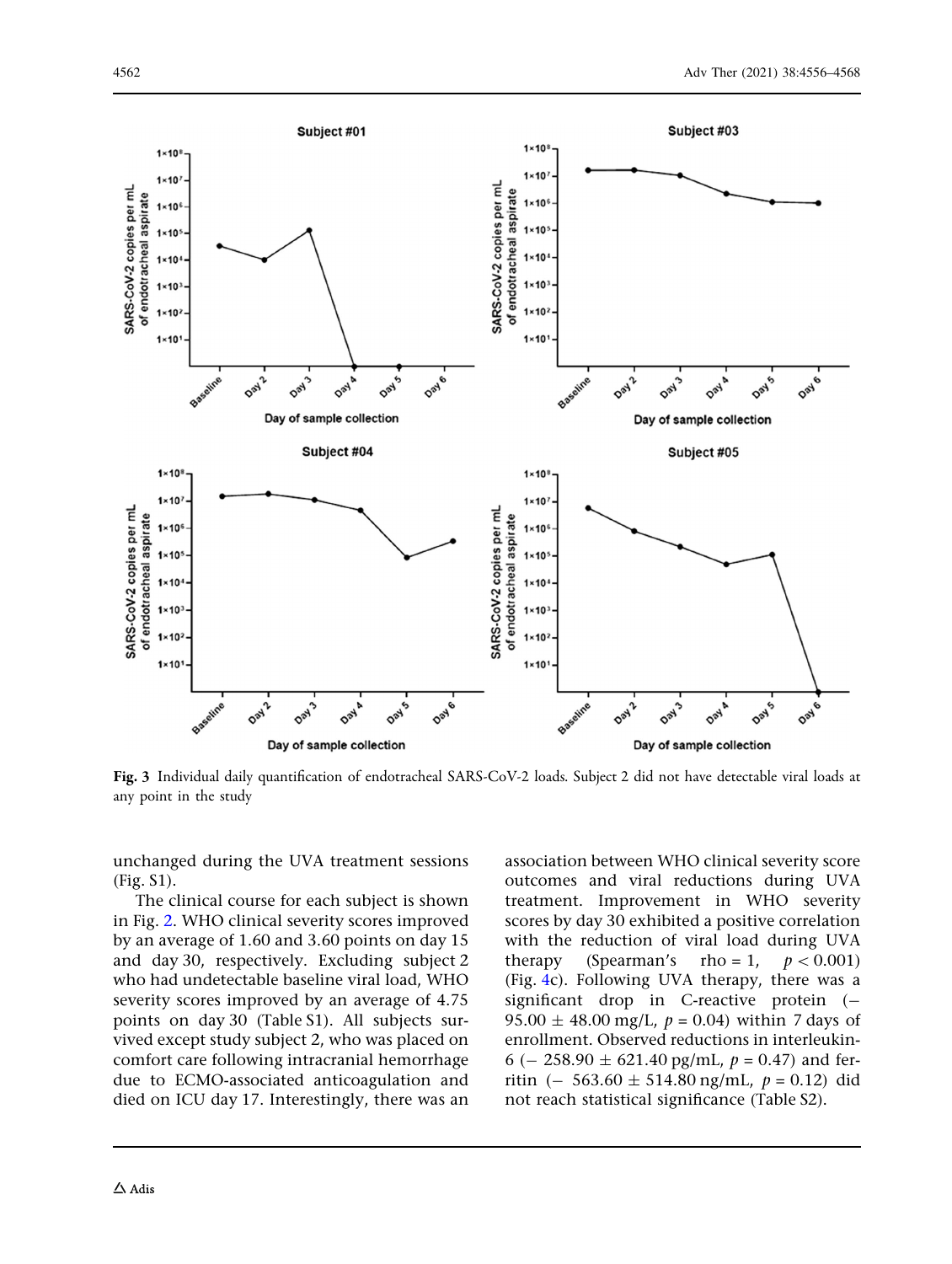<span id="page-7-0"></span>![](_page_7_Figure_1.jpeg)

#### $(B)$

| <b>Subject</b> | Baseline viral load (log) | Day 5 viral load (log) | Day 6 viral load (log) | Viral load drop (log) by day 5   Viral load (log) by day 6 |                      |
|----------------|---------------------------|------------------------|------------------------|------------------------------------------------------------|----------------------|
|                |                           |                        | NA*                    |                                                            | $NA*$                |
|                | 72<br>$-41$               | 6.05                   | 6.01                   | $-1.16$                                                    | $-1.20$              |
|                |                           | 4.93                   |                        | $-2.25$                                                    | $-1.64$              |
|                | .                         | 5.06                   |                        |                                                            | $\sim$ $-$<br>$-6.7$ |

\*Subject 1 was extubated on day 6 and thus there was no endotracheal sample for that day

![](_page_7_Figure_5.jpeg)

Fig. 4 a Reductions in endotracheal SARS-COV-2 loads from day 0 through day 6 in patients with detectable viral load at baseline. Freidman test is used to analyze differences across daily viral load measurements. b Corresponding viral loads (log) for each subject at baseline, day 5, and day 6. All four subjects who had detectable SARS-CoV-2 loads at baseline showed a

### Safety Outcomes

No treatment-emergent adverse events or need for treatment cessation was observed in the study. Oxygen saturations and hemodynamics decrease in respiratory viral load. Average log changes from baseline to day 5 and day 6 were  $-$  2.41 (relative reduction  $> 99.00\%$  and  $- 3.20$  (relative reduction  $> 99.90\%$ ), respectively. c The individual slopes of reduction in SARS-CoV-2 loads during UVA therapy correlated with the slopes of reduction in WHO severity score by day 30

during all treatment sessions remained stable. None of the subjects experienced pneumothorax, subcutaneous emphysema, venous thromboembolism, or endotracheal tube (ETT) dislodgment. Adverse events were deemed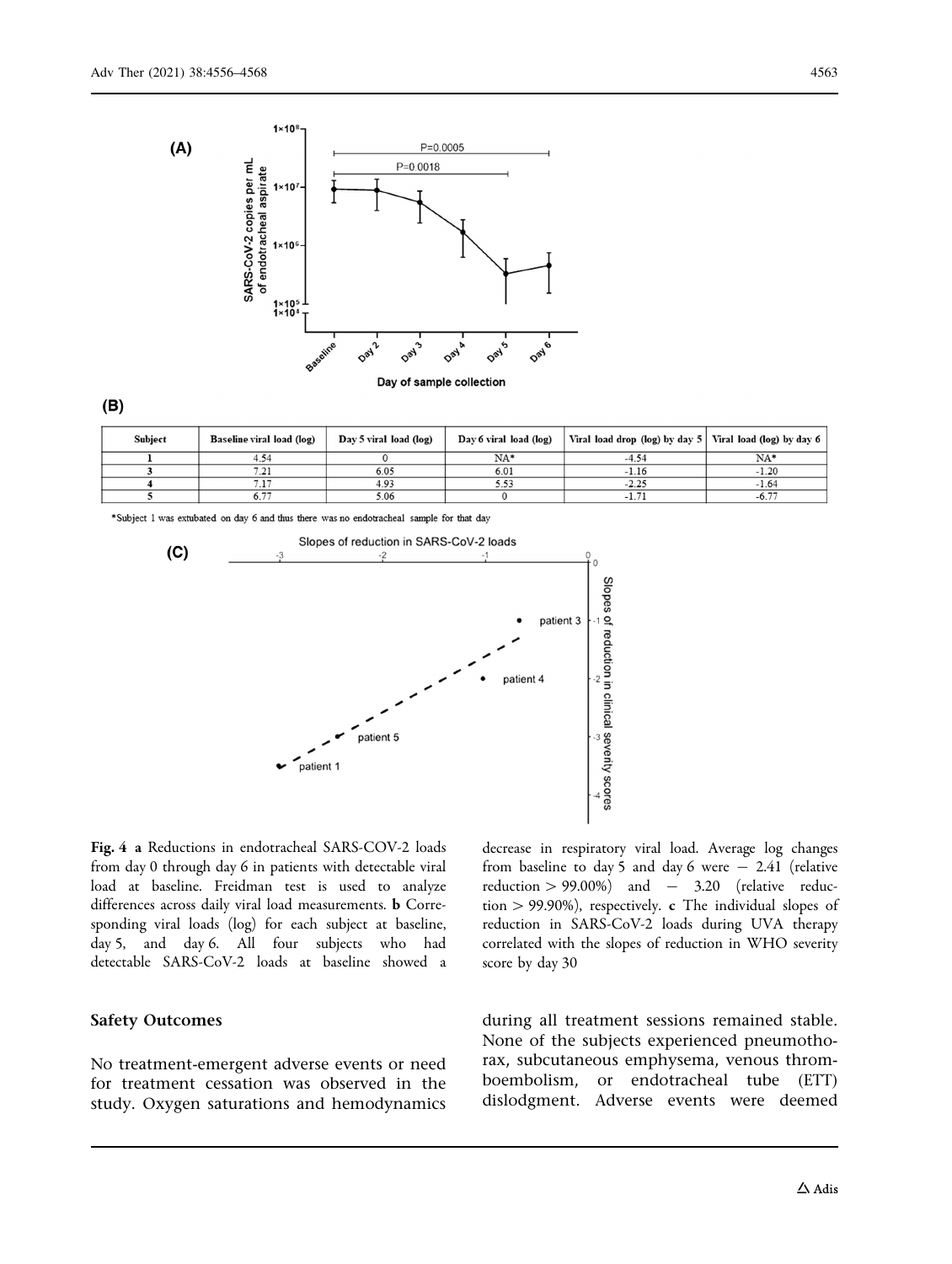![](_page_8_Picture_1.jpeg)

Fig. 5 Bronchoscopy pictures during tracheostomy for patient 3 showing normal trachea without erythema, edema, or friability (left panel). Full thickness penetration

of the tracheal wall did not lead to excessive bleeding or hematoma (right panel)

unrelated to UVA therapy (Table S3). Two subjects eventually underwent bronchoscopy for tracheostomy tube placement for prolonged intubation which revealed normal-looking tracheae without erythema or friability (Fig. 5). An independent Data and Safety Monitoring Board did not recommend any changes to the treatment protocol for future planned trials.

# DISCUSSION

The global challenge associated with the COVID-19 pandemic is a bitter reminder that safe and effective therapies are desperately needed to treat resistant and/or novel pathogens. While externally applied UV therapy is commonly used in dermatologic diseases, as a result of technological limitations and knowledge gaps, internal UV therapy has never previously been performed. In this first-in-human study, endotracheal UVA light appeared safe in critically ill patients with COVID-19. Furthermore, a significant reduction in endotracheal SARS-CoV-2 levels was observed following 5 days of UVA therapy. Finally, the reduction of viral load during UVA treatment correlated with the reduction in the WHO clinical severity scores.

Apart from a dysregulated inflammatory response, heightened viral replication has a critical role in the pathogenesis of severe and critical COVID-19. There is a significant association between respiratory SARS-CoV-2 load and mortality [\[13\]](#page-11-0). In addition, severe cases of COVID-19 exhibit longer duration and a later peak of virus in respiratory samples as compared to mild disease [\[14\]](#page-11-0). Aligned with these findings, four out of five of our subjects had high viral loads in the endotracheal aspirate at baseline ICU care without a significant correlation with the time of symptom onset. In addition, improvement of WHO clinical severity scores by day 30 significantly correlated with the reduction of viral load during UVA therapy. Taken together, these suggest a temporal overlap between the viral replication and hyperinflammatory phases [[5](#page-11-0)] in the disease course of critically ill patients with COVID-19. Hence, these patients may continue to benefit both from viral load reduction and from improvement of the innate immune response to SARS-CoV-2. UVA potentially possesses the ability to provide benefit in both areas. Firstly, we have shown previously that UVA therapy exhibits antiviral effects against positive sense, singlestranded RNA viruses including coxsackievirus and coronavirus-229E [[11\]](#page-11-0). Secondly, in vitro UVA exposure led to activation of MAVS protein in virally infected primary human tracheal cells, a pathway that is directly impaired by SARS-CoV-2. Activation of the MAVS protein pathway by UVA exposure in SARS-CoV-2-infected tracheal cells may be a mechanism behind the significant reduction of viral load along the respiratory tract in our study, despite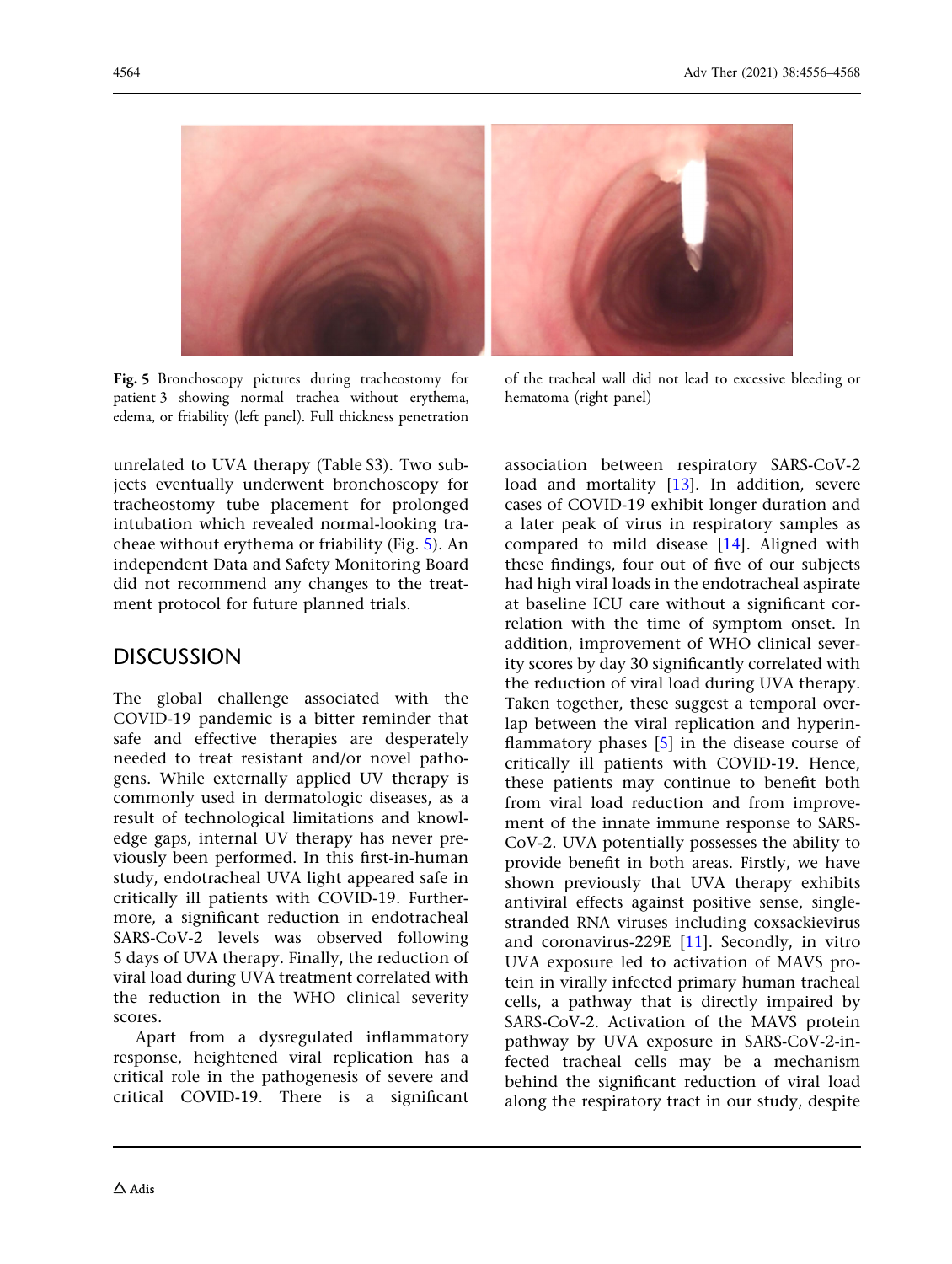only intermittent and localized UVA therapy in the upper airway. As activation of the MAVS protein by UVA is not only limited to cells directly exposed to UVA but also occurs in adjacent unexposed cells [[12](#page-11-0)], this mechanism may explain the drop in viral loads beyond that which would have been expected following localized treatment in the trachea.

As compared to conventional microbial cultures, absolute bacterial load quantified by PCR detects a greater number of bacteria including normal non-pathogenic respiratory flora, along with unculturable and non-viable bacteria, yielding higher loads of bacteria. We did not detect a significant change in endotracheal aspirate bacterial loads during UV therapy. This is encouraging and is likely due to leveraging a closed-loop system for introduction of the sterile UVA catheter. We previously have shown that UVA reduces several known pathogens linked to ventilator-associated pneumonia (VAP) including Pseudomonas aeruginosa, Klebsiella pneumoniae, Escherichia coli, Enterococcus faecalis, Streptococcus pyogenes, Staphylococcus epidermidis, and Candida albicans [[20](#page-12-0)]. The potential role of UVA therapy in the prevention of VAP by decreasing or delaying tracheal and ETT colonization of pathogenic bacteria warrants further assessment, but the lack of rise in bacteria seen here is promising. If feasible, future studies should include conventional microbial cultures. No treatment-emergent adverse events occurred during the 25 UVA treatment sessions and serious/severe adverse events were unrelated to the treatment intervention. Oxygenation and hemodynamics remained stable during all treatments. Subsequent bronchoscopy in two subjects revealed normal-looking trachea, consistent with our preclinical in vivo and in vitro safety experiments [[11\]](#page-11-0). Subject 2 died as a result of complications of ECMO-related anticoagulation (intracranial hemorrhage) despite stable oxygenation at the time of stroke. Bleeding occurs in approximately 50% of patients undergoing ECMO [[21](#page-12-0)] with intracranial hemorrhage having an 85% risk of mortality [[22](#page-12-0)]. Despite being in a highly critical state, four out of five subjects survived and had meaningful clinical improvements (Table S1). Further trials are needed to

elucidate whether UVA therapy can improve clinical outcomes.

Our study has several limitations. As this was a first-in-human trial, the sample size was small. However, subjects had a diverse distribution of several known risk factors for severity of COVID-19 including age (range 38–65 years), sex (two women and three men), race (one non-Hispanic white, three Hispanic White, and one African American), and body mass index (BMI) (range 25–36). Of five patients, three had the smallest allowable ETT size (7.50 mm) without any treatment-emergent adverse events. With rapid advancements in LED and fiberoptic technology, future designs may accommodate patients with smaller diameter ETTs. Finally, the natural history of SARS-CoV-2 load in endotracheal aspirates is poorly defined. Zheng et al. observed a mean baseline respiratory viral load of  $10^5$  copies/ml in 74 severe cases and a very gradual rate of viral clearance in lower respiratory tract (27.70 days from onset of symptoms) in 29 patients admitted to ICU [\[14\]](#page-11-0). The 3.20 log reduction in our study after 5 days of UVA therapy appears to outpace the natural decline of respiratory viral load. Further study may help characterize the natural history of SARS-CoV-2 levels in the respiratory tract of ICU subjects.

# **CONCLUSION**

Using a novel device in a specific and monitored setting, endotracheal narrow-band UVA therapy in critically ill subjects appears to be associated with a reduction of respiratory SARS-CoV-2 viral load. Viral load reduction correlated with improvements in the WHO severity score by day 30. Finally, to date, there do not appear to be any treatment-emergent adverse outcomes from the direct effects of the UVA or the mechanical effects of endotracheal catheter insertion.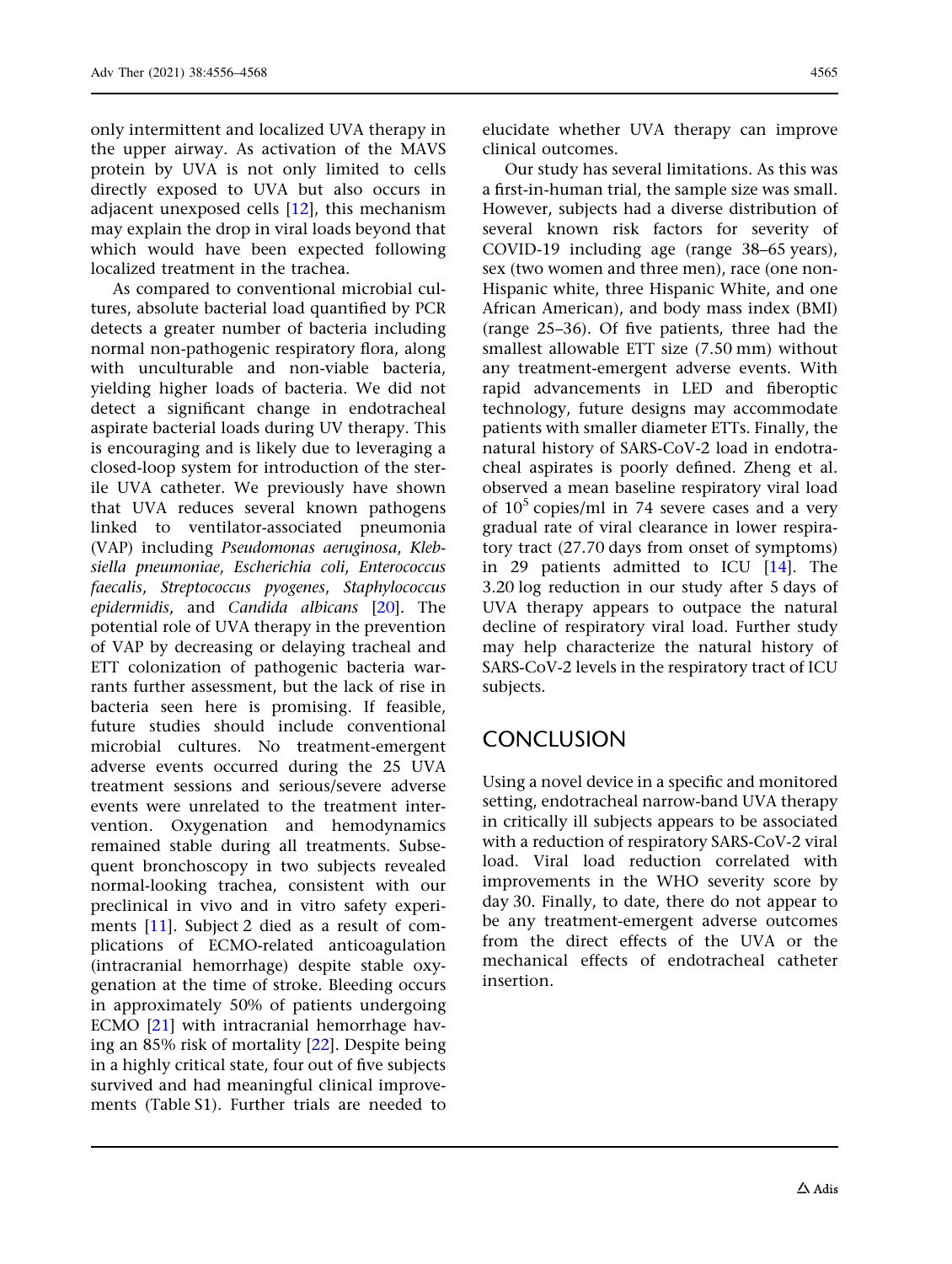# ACKNOWLEDGEMENTS

Funding. This investigator-initiated study was sponsored by Aytu Biosciences. The study sponsor also provided funds for publication and Open Access fees.

Medical Writing and/or Editorial Assistance. The authors thank Dr Gillian Barlow from the MAST program at Cedars-Sinai for her assistance in editing the manuscript. This assistance was funded by the MAST program.

**Other Assistance.** The authors sincerely thank Shane White, Melissa Hampton, Elizabeth Khanishian, Christine Chang, and Peter Chen for their assistance in the conduct of the study; Jiajing Wang for statistical analysis; the Cedars Sinai respiratory therapy team including LaShone Mays and Brian Richards; the Cedars Sinai Women's Guild Simulation Center and Michael Lappen for development of the instructional video; and Sterling Medical Devices. We would also like to thank Ewan Seo for applying our ideas to paper in the early CAD drawings for the human UVA intratracheal device. We also thank Frank Lee for his support of the MAST Program's COVID-19 research.

Authorship. All named authors meet the International Committee of Medical Journal Editors (ICMJE) criteria for authorship for this article, take responsibility for the integrity of the work as a whole, and have given their approval for this version to be published.

Author Contributions. Study concept and design: AR, GYM, RM, MP, GC, IP, ML, RM.Acquisition of data: AR, GYM, WT, GL, GC, IP.Analysis and interpretation of data: AR, GYM, GL, RM, MP, WT, GC.Drafting of the manuscript: AR, GL, GYM, RM, MP.Critical revision of the manuscript for important intellectual content: all authors

Disclosures. Cedars-Sinai Medical Center has a licensing agreement with Aytu BioSciences. Cedars-Sinai has a patent on internal UV therapy, inventors: Ali Rezaie, Mark

Pimentel, Gil Y. Melmed, Ruchi Mathur and Gabriela Leite. Will Takakura, Isabel Pedraza, Rekha Murthy, George Chaux and Michael Lewis have nothing to disclose. None of the authors receive salary or consulting fees or have any equity, shares, or options at Aytu Biosciences.

Compliance with Ethics Guidelines. The trial protocol (ClinicalTrials.gov number NCT04572399) was approved by the institutional review board of Cedars-Sinai, Los Angeles, California, USA, and was overseen by an independent data and safety monitoring board (DSMB). Subjects' legally authorized representatives provided written informed consent. The study was conducted according to the guidelines of the Declaration of Helsinki.

Data Availability. All data generated or analyzed during this study are included in this published article or in the supplementary information files.

Open Access. This article is licensed under a Creative Commons Attribution-NonCommercial 4.0 International License, which permits any non-commercial use, sharing, adaptation, distribution and reproduction in any medium or format, as long as you give appropriate credit to the original author(s) and the source, provide a link to the Creative Commons licence, and indicate if changes were made. The images or other third party material in this article are included in the article's Creative Commons licence, unless indicated otherwise in a credit line to the material. If material is not included in the article's Creative Commons licence and your intended use is not permitted by statutory regulation or exceeds the permitted use, you will need to obtain permission directly from the copyright holder. To view a copy of this licence, visit [http://creativecommons.org/licenses/by](http://creativecommons.org/licenses/by-nc/4.0/)[nc/4.0/.](http://creativecommons.org/licenses/by-nc/4.0/)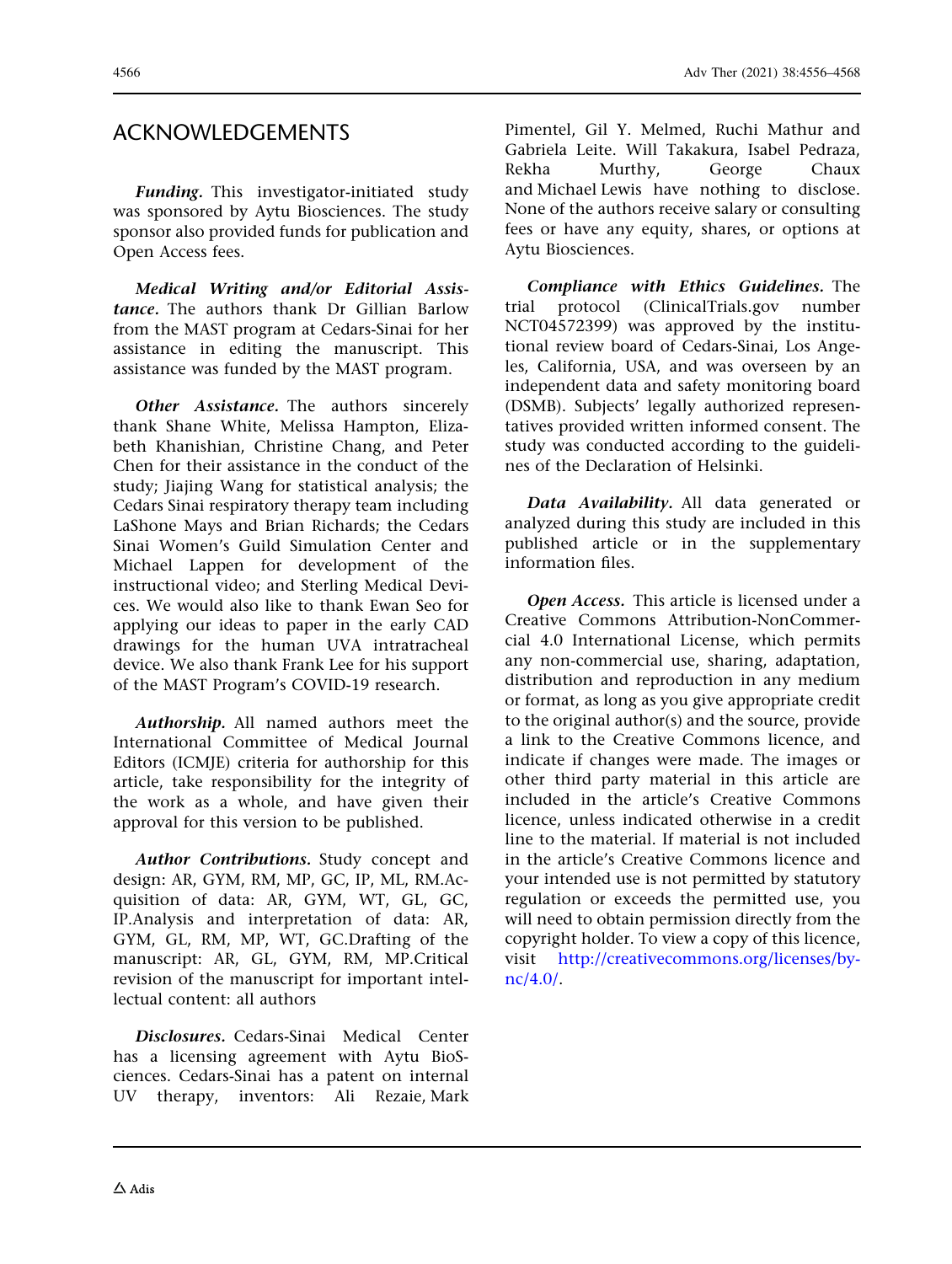- <span id="page-11-0"></span>1. Vahidy FS, Drews AL, Masud FN, et al. Characteristics and outcomes of COVID-19 patients during initial peak and resurgence in the houston metropolitan area. JAMA. 2020;324(10):998–1000. [https://doi.org/10.1001/jama.2020.15301.](https://doi.org/10.1001/jama.2020.15301)
- 2. Alhazzani W, Evans L, Alshamsi F, et al. Surviving sepsis campaign guidelines on the management of adults with coronavirus disease 2019 (COVID-19) in the ICU: first update. Crit Care Med. 2021;49(3): e219–34. [https://doi.org/10.1097/CCM.](https://doi.org/10.1097/CCM.0000000000004899) [0000000000004899](https://doi.org/10.1097/CCM.0000000000004899).
- 3. Sungnak W, Huang N, Becavin C, et al. SARS-CoV-2 entry factors are highly expressed in nasal epithelial cells together with innate immune genes. Nat Med. 2020;26(5):681–7. [https://doi.org/10.1038/s41591-](https://doi.org/10.1038/s41591-020-0868-6) [020-0868-6](https://doi.org/10.1038/s41591-020-0868-6).
- 4. Luyt CE, Sahnoun T, Gautier M, et al. Ventilatorassociated pneumonia in patients with SARS-CoV-2-associated acute respiratory distress syndrome requiring ECMO: a retrospective cohort study. Ann Intensive Care. 2020;10(1):158. [https://doi.org/10.](https://doi.org/10.1186/s13613-020-00775-4) [1186/s13613-020-00775-4](https://doi.org/10.1186/s13613-020-00775-4).
- 5. Datta SD, Talwar A, Lee JT. A proposed framework and timeline of the spectrum of disease due to SARS-CoV-2 infection: illness beyond acute infection and public health implications. JAMA.<br> $2020;324(22);2251-2$ . https://doi.org/10.1001/ 2020;324(22):2251–2. [https://doi.org/10.1001/](https://doi.org/10.1001/jama.2020.22717) [jama.2020.22717.](https://doi.org/10.1001/jama.2020.22717)
- 6. Covid-Investigation Team. Clinical and virologic characteristics of the first 12 patients with coronavirus disease 2019 (COVID-19) in the United States. Nat Med. 2020;26(6):861–8. [https://doi.org/](https://doi.org/10.1038/s41591-020-0877-5) [10.1038/s41591-020-0877-5.](https://doi.org/10.1038/s41591-020-0877-5)
- 7. Fu YZ, Wang SY, Zheng ZQ, et al. SARS-CoV-2 membrane glycoprotein M antagonizes the MAVSmediated innate antiviral response. Cell Mol Immunol. 2020. [https://doi.org/10.1038/s41423-](https://doi.org/10.1038/s41423-020-00571-x) [020-00571-x](https://doi.org/10.1038/s41423-020-00571-x).
- 8. Mohanty A, Tiwari-Pandey R, Pandey NR. Mitochondria: the indispensable players in innate immunity and guardians of the inflammatory response. J Cell Commun Signal. 2019;13(3):<br>303–18. https://doi.org/10.1007/s12079-019[https://doi.org/10.1007/s12079-019-](https://doi.org/10.1007/s12079-019-00507-9) [00507-9.](https://doi.org/10.1007/s12079-019-00507-9)
- 9. Wu J, Shi Y, Pan X, et al. SARS-CoV-2 ORF9b inhibits RIG-I-MAVS antiviral signaling by interrupting K63-linked ubiquitination of NEMO. Cell Rep.<br>2021;34(7):108761. https://doi.org/10.1016/j. [https://doi.org/10.1016/j.](https://doi.org/10.1016/j.celrep.2021.108761) [celrep.2021.108761.](https://doi.org/10.1016/j.celrep.2021.108761)
- 10. Vieyra-Garcia PA, Wolf P. A deep dive into UVbased phototherapy: mechanisms of action and emerging molecular targets in inflammation and cancer. Pharmacol Ther. 2020. [https://doi.org/10.](https://doi.org/10.1016/j.pharmthera.2020.107784) [1016/j.pharmthera.2020.107784](https://doi.org/10.1016/j.pharmthera.2020.107784).
- 11. Rezaie A, Leite GGS, Melmed GY, et al. Ultraviolet A light effectively reduces bacteria and viruses including coronavirus. PLoS ONE. 2020;15(7): e0236199. [https://doi.org/10.1371/journal.pone.](https://doi.org/10.1371/journal.pone.0236199) [0236199](https://doi.org/10.1371/journal.pone.0236199).
- 12. Leite G, Rezaie A, Mathur R, Barlow G, Melmed GY, Pimentel M. Ultraviolet-A light increases mitochondrial anti-viral signaling protein in confluent human tracheal cells even at a distance from the light source. bioRxiv. 2021. [https://doi.org/10.](https://doi.org/10.1101/2021.05.11.443549) [1101/2021.05.11.443549](https://doi.org/10.1101/2021.05.11.443549).
- 13. Pujadas E, Chaudhry F, McBride R, et al. SARS-CoV-2 viral load predicts COVID-19 mortality. Lancet Respir Med. 2020;8(9):e70. [https://doi.org/10.1016/](https://doi.org/10.1016/S2213-2600(20)30354-4) [S2213-2600\(20\)30354-4.](https://doi.org/10.1016/S2213-2600(20)30354-4)
- 14. Zheng S, Fan J, Yu F, et al. Viral load dynamics and disease severity in patients infected with SARS-CoV-2 in Zhejiang province, China, January-March 2020: retrospective cohort study. BMJ. 2020;369: m1443. <https://doi.org/10.1136/bmj.m1443>.
- 15. WHO Working Group on the Clinical Characterisation and Management of Covid-19 infection. A minimal common outcome measure set for COVID-19 clinical research. Lancet Infect Dis. 2020;20(8): e192–7. [https://doi.org/10.1016/S1473-](https://doi.org/10.1016/S1473-3099(20)30483-7) [3099\(20\)30483-7](https://doi.org/10.1016/S1473-3099(20)30483-7).
- 16. Vincent JL, Moreno R, Takala J, et al. The SOFA (Sepsis-related Organ Failure Assessment) score to describe organ dysfunction/failure. On behalf of the Working Group on Sepsis-Related Problems of the European Society of Intensive Care Medicine. Intensive Care Med. 1996;22(7):707–10. [https://doi.](https://doi.org/10.1007/BF01709751) [org/10.1007/BF01709751.](https://doi.org/10.1007/BF01709751)
- 17. Metnitz PG, Moreno RP, Almeida E, et al. SAPS 3–From evaluation of the patient to evaluation of the intensive care unit. Part 1: objectives, methods and cohort description. Intensive Care Med. 2005;31(10):1336–44. [https://doi.org/10.1007/](https://doi.org/10.1007/s00134-005-2762-6) [s00134-005-2762-6](https://doi.org/10.1007/s00134-005-2762-6).
- 18. Moreno RP, Metnitz PG, Almeida E, et al. SAPS 3–From evaluation of the patient to evaluation of the intensive care unit. Part 2: development of a prognostic model for hospital mortality at ICU admission. Intensive Care Med. 2005;31(10):<br>1345–55. https://doi.org/10.1007/s00134-005[https://doi.org/10.1007/s00134-005-](https://doi.org/10.1007/s00134-005-2763-5) [2763-5](https://doi.org/10.1007/s00134-005-2763-5).